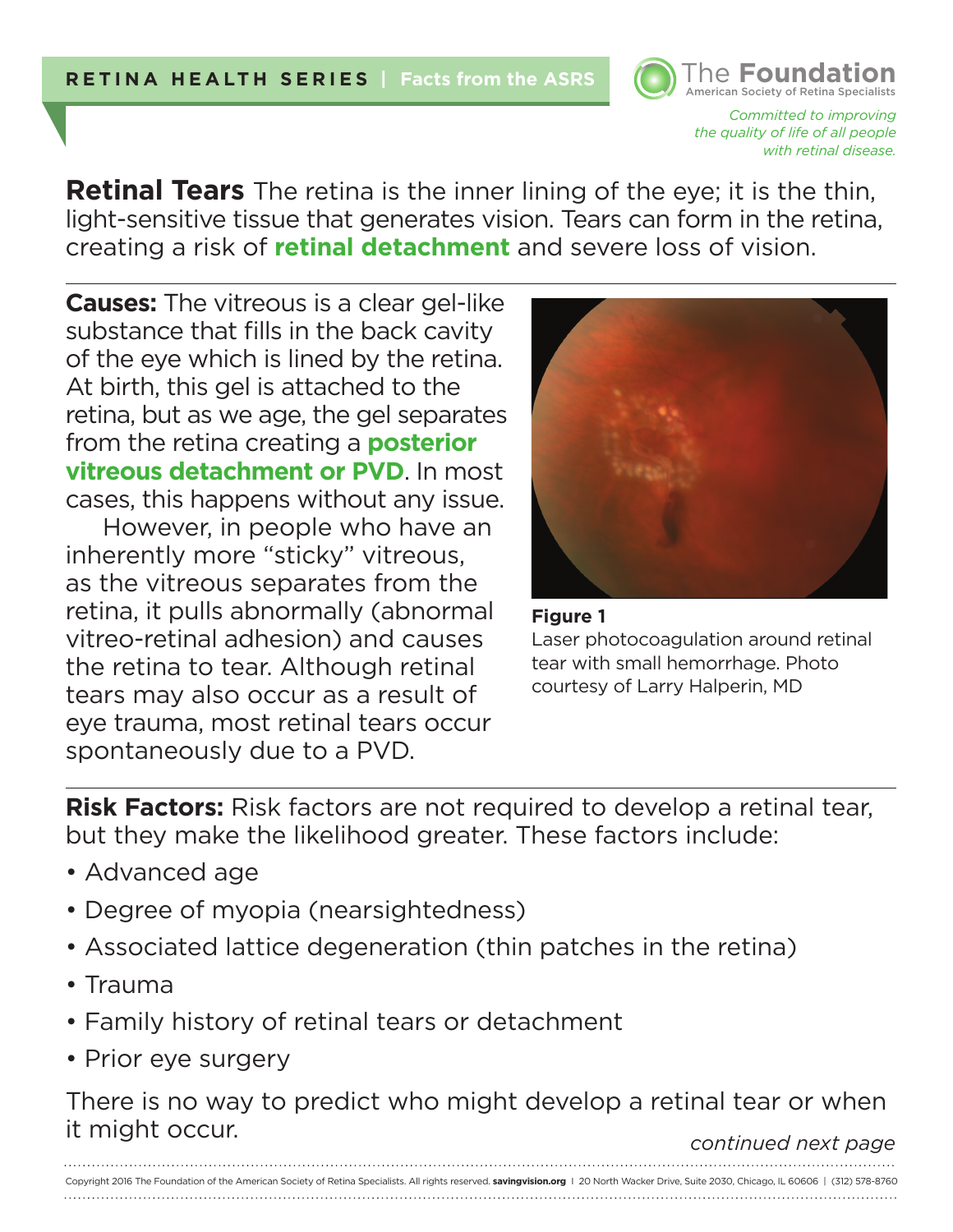#### Retinal Tears *continued from previous page*

**Diagnostic Testing:** A thorough and timely examination by an ophthalmologist using **scleral depression** (applying slight pressure to the eye) and/or a 3-mirror lens is the most important step in diagnosing a retinal tear. In cases where there is a limited view of the retina due to overlying hemorrhage, ophthalmic ultrasound may be required to aid in diagnosing a retinal tear.

**Treatment and Prognosis:** If a retinal tear is diagnosed promptly before it progresses to retinal detachment, the prognosis is extremely good. Retinal tears are typically treated with laser or a freezing procedure (**cryotherapy**). Treatment is performed in an



office setting and is very effective and quite safe.

Topical or local anesthesia is utilized, and the procedure is only mildly uncomfortable. The treatment creates spot-welding around the edges of the tear that nearly eliminates the risk of the tear progressing to retinal detachment. After a tear has been treated, there remains a future risk of developing additional, separate retinal tears; therefore, continued monitoring is important.

Not all retinal tears require treatment. When low-risk tears are identified in patients who have no symptoms, these tears can be observed without treatment. Some tears "treat themselves," meaning they develop adhesion around the tear without treatment, and these situations can be followed without treatment as well.

*continued next page*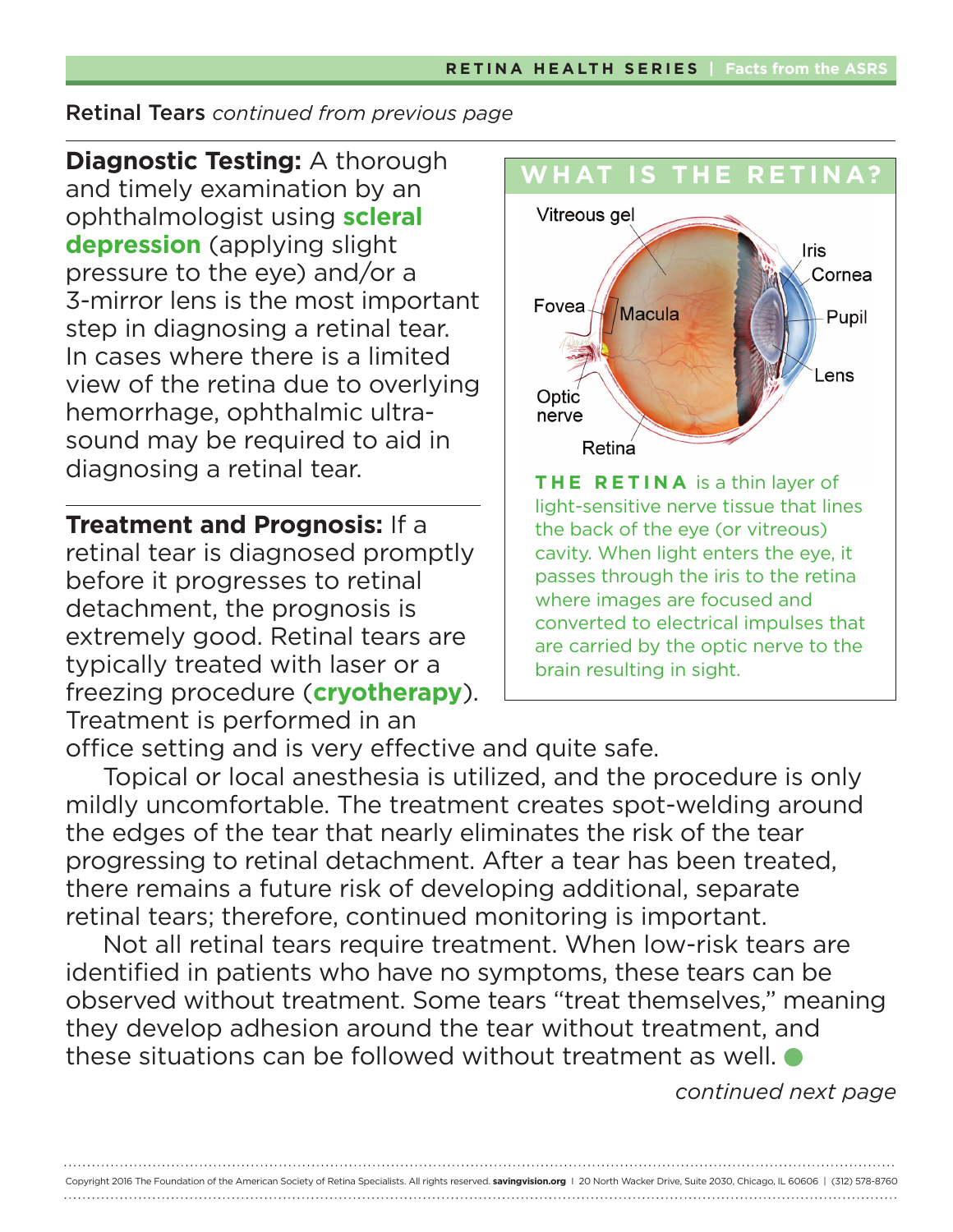#### Retinal Tears *continued from previous page*

# **SYMPTOMS**

**A patient with an acute retinal tear may experience the sudden onset of black spots or "floaters" in the affected eye. This can have the appearance of someone shaking pepper in your vision. Flashes of light (Photopsia) are another common symptom.** 

If there is associated **vitreous hemorrhage** (bleeding in the clear cavity of the eye) or retinal detachment, additional symptoms can include blurred vision or a shadow as if curtains are closing in from the peripheral (side) vision. However, in some cases, a retinal tear may not manifest any noticeable symptoms.

## Clinical Terms *(appearing green within fact sheet text)*

**Cryotherapy:** A technique in which a pencil-like probe is briefly placed on the white of the eye (sclera). The tip of the probe becomes very cold and can freeze structures inside the eye. This can be used to create a seal around a retinal tear.

**Floater:** Mobile blurry shadow that partially obscures vision. Floaters are most bothersome when near the center of vision and less annoying when they settle to the side of the vision. They may appear like cobwebs, dust, or a swarm of insects—or in the shape of a circle or oval, called a *Weiss ring.* Floaters are typically more noticeable in bright lighting.

**Photopsias** (*foe TOP see uhs*)**:** Flashes of light that occur spontaneously within the eye. These are best seen when the surroundings are dark and can appear like lightning flashes, usually in the peripheral vision.

**Posterior vitreous detachment (PVD):** A natural change that occurs during adulthood, when the vitreous gel that fills the eye separates from the retina, which is the light-sensing nerve layer at the back of the eye responsible for sight.

*continued next page*